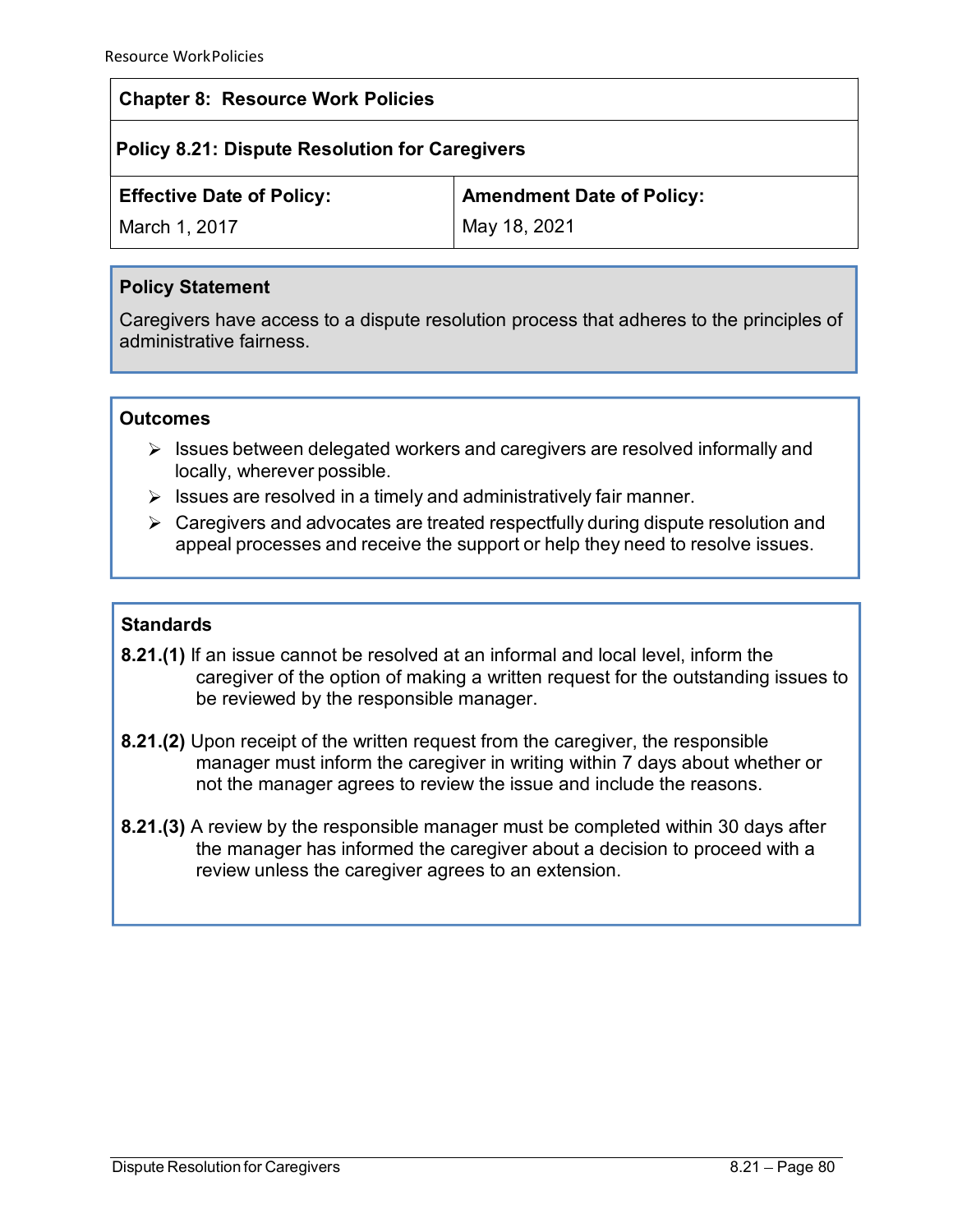#### **Procedures**

## Informal and Local Resolution

- $\triangleright$  When a caregiver wishes to make a complaint on behalf of a child/youth in care, the general complaints policy for service recipients is followed. However, if the caregiver has a complaint about a decision that affects the caregiver, this policy is urce WorkPolicies<br>**cedures**<br>**ormal and Local Resolution**<br>When a caregiver wishes to make a complaint on behalf of a child/youth in care,<br>the general <u>complaints policy</u> for service recipients is followed. However, if the<br>c family care home) resulting from a Quality of Care Review or Family Care Home Investigation. urce WorkPolicies<br> **codures**<br> **ording and Local Resolution**<br>
When a caregiver wishes to make a complaint on behalf of a child/youth in care,<br>
the general <u>complaints policy</u> for service recipients is followed. However, if urce WorkPolicies<br> **cedures**<br> **ormal and Local Resolution**<br>
When a caregiver wishes to make a complaint on behalf of a child/youth in care,<br>
the general <u>complaints policy</u> for service recipients is followed. However, if t Inform a caregiver wishes to make a complaint on behalf of a child/youth in care,<br>When a caregiver wishes to make a complaint about a decision that affects the caregiver, this policy is<br>aregiver has a complaint about a dec m a caregiver wishes to make a complaint on behalf of a child/youth in care,<br>giveral complaints policy for service recipients is followed. However, if the<br>giver has a complaint about a decision that affects the caregiver,
- $\triangleright$  Where possible, resolve issues proactively by maintaining clear, open
- - Assess the issue or concern to determine whether and what further action is needed;
	- Meet with the caregiver in person to exchange relevant information and to discuss the issue or concern;
	- - available support services, such as the BCFFPA, IPS or other local services; and
- Inform the support person for the caregiver that they must sign an oath of confidentiality prepared by the director prior to the support person's involvement estigation.<br>
ere possible, resolve issues proactively by maintaining clear, open<br>
munnication and regular contact with caregivers.<br>
en there is disagreement between a delegated worker and a caregiver:<br>
Assess the issue or Where possible, resolve issues proactively by maintaining clear, open<br>
communication and regular contact with caregivers.<br>
When there is disagreement between a delegated worker and a caregiver:<br>
• Assess the issue or conce
- consulting with or interviewing the caregivers as appropriate.
- $\triangleright$  A supervisor may become involved in resolving informally an issue at the local level.

### Review by Responsible Manager

- $\triangleright$  Whenever an attempt at informal and local resolution has failed to produce agreement or where the caregivers are dissatisfied with the outcome of the informal and local dispute resolution steps, inform the caregiver of the option to make a written request for a review by the responsible manager. Confidentiality prepared by the director prior to the support person's involvement<br>in informal resolution.<br>Cather any information required about the issue or concern and reach a decision,<br>consulting with or interviewing th
- $\triangleright$  If the responsible manager has already played a role in earlier decision making responsible manager for receiving the request for a review.